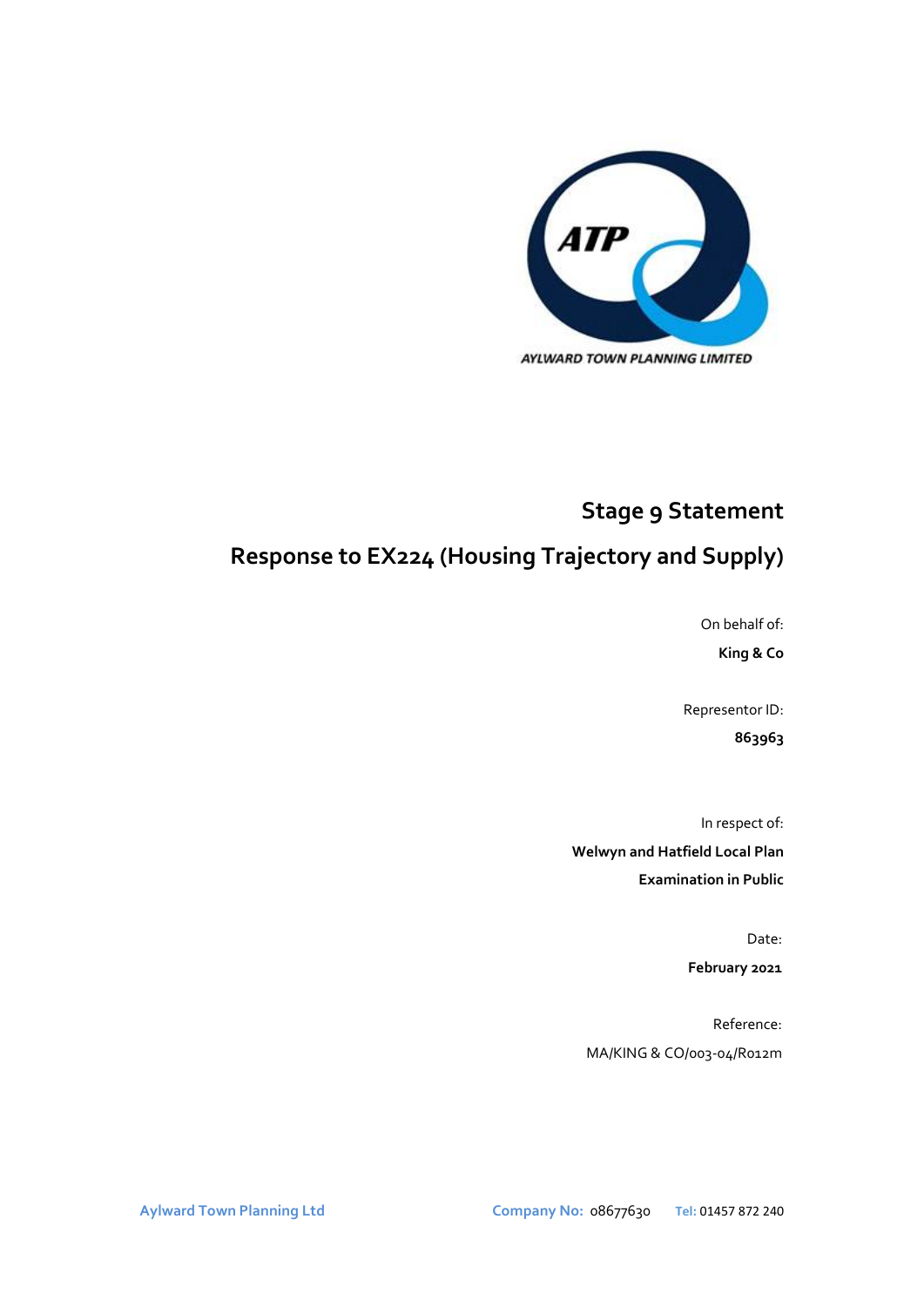## **KEY DOCUMENTS LIST**

- **HOU14** 2014 SHMA
- **HOU15** 2015 SHMA
- **HOU21** 2017 SHMA Update
- **EX69** Trajectory information relating to delivery 2013-2016
- **EX73** Trajectory information relating to delivery 2011-2013
- **EX82** Technical OAN Paper by Turley March 2018
- **Ex178** Stage 6 Round Up Note
- **EX190** (Letter from Inspector dated 13/07/2020)
- **EX193** Housing Trajectory July 2020
- **EX203** (Council's Initial Response to EX190 dated 24/08/2020)
- **EX203A** (Turley paper dated August 2020 informing EX203)
- **EX204A** (Letter from Inspector responding to EX203 dated 10/9/2020)
- **EX212** Inspector's Interim Report 05/12/20
- **EX215** (WHBC letter to Inspector 18/11/2020)
- **EX216** (Response from Inspector dated 30/11/2020)
- **EX217** (Letter from Inspector dated 15/12/2020)
- **EX218** (Turley paper re OAN used alongside EX215)
- **EX224** Housing Trajectory and Housing Supply Statement December 2020
- **Ex224A** Appendix 1 Trajectory Information
- **EX224B** Appendix 2 Supply Information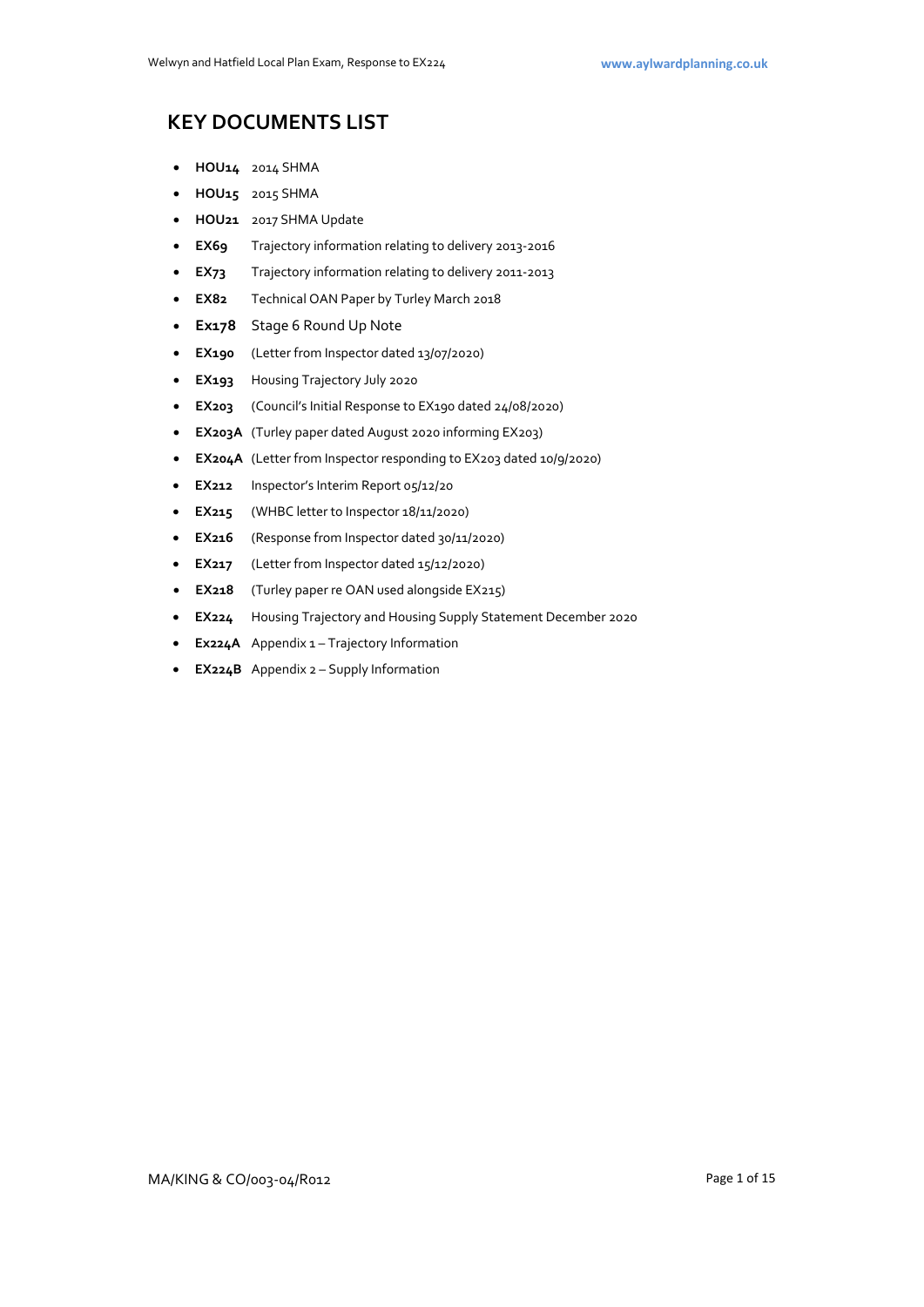### **1.0 Introduction**

- 1.1 This Statement is submitted pursuant to the **EX224** Note dated December 2020 and its attendant appendices in regard to housing supply and trajectory. This Statement is issued in response to the Inspector's invitation to submit representations to these matters as part of the Stage 9 Hearing Sessions.
- 1.2 The **EX224** documents seek to set out the supply of housing that would be achieved through the proposed Plan (both in quantum and trajectory) in response to paragraph 135 of the Inspector's Interim Report **(EX212).**

### *Five Year Supply*

- 1.3 **EX224** seeks to identify two scenarios for a five year housing requirement, citing a figure mooted as an annualised requirement of 668 homes and the alternate being the 800 homes figure previously proposed and justified by the Council through Examination.
- 1.4 Through review of the Council's fluid evidence in terms of Full Objectively Assessed Housing Need ("FOAHN") for any given Plan period it is evident that 668 homes/annum has never formed part of the Council's stated position in terms of requirement. However, 668 homes / annum would reflect a proxy of what would be achieved through the Council's proposed approach in terms of supply. This is a plainly incorrect starting point for the analysis of whether 5 year supply exists relative to a benchmarked annual requirement.
- 1.5 On the same basis, the Council notes that it will utilise the Sedgefield approach relative to under-delivery, but then fails to apply the 20% buffer to all of the requirement (i.e. it omits to apply a buffer to the under-supply). This renders the conclusions in regard to five year supply to be inflated and inaccurate. We conclude that the appropriate  $5$  year requirement is 6187 homes as a minimum (20% buffer to the requirement) based upon 800 homes per annum and the extent of the under-delivery from 2016-2020).
- 1.6 There is a strong argument to suggest that the period for historic under-delivery should extend to 2011-2020 given that this represents the end of the adopted Plan's design period and that in that vein the extent of under-delivery would be even greater.

### *Sources of Supply*

1.7 The Council's assessment of commitments is inflated by reference to the inclusion of C2 care home uses and an omission of any allowance for non-implementation. In addition, the list of completions also includes care home accommodation which should be omitted.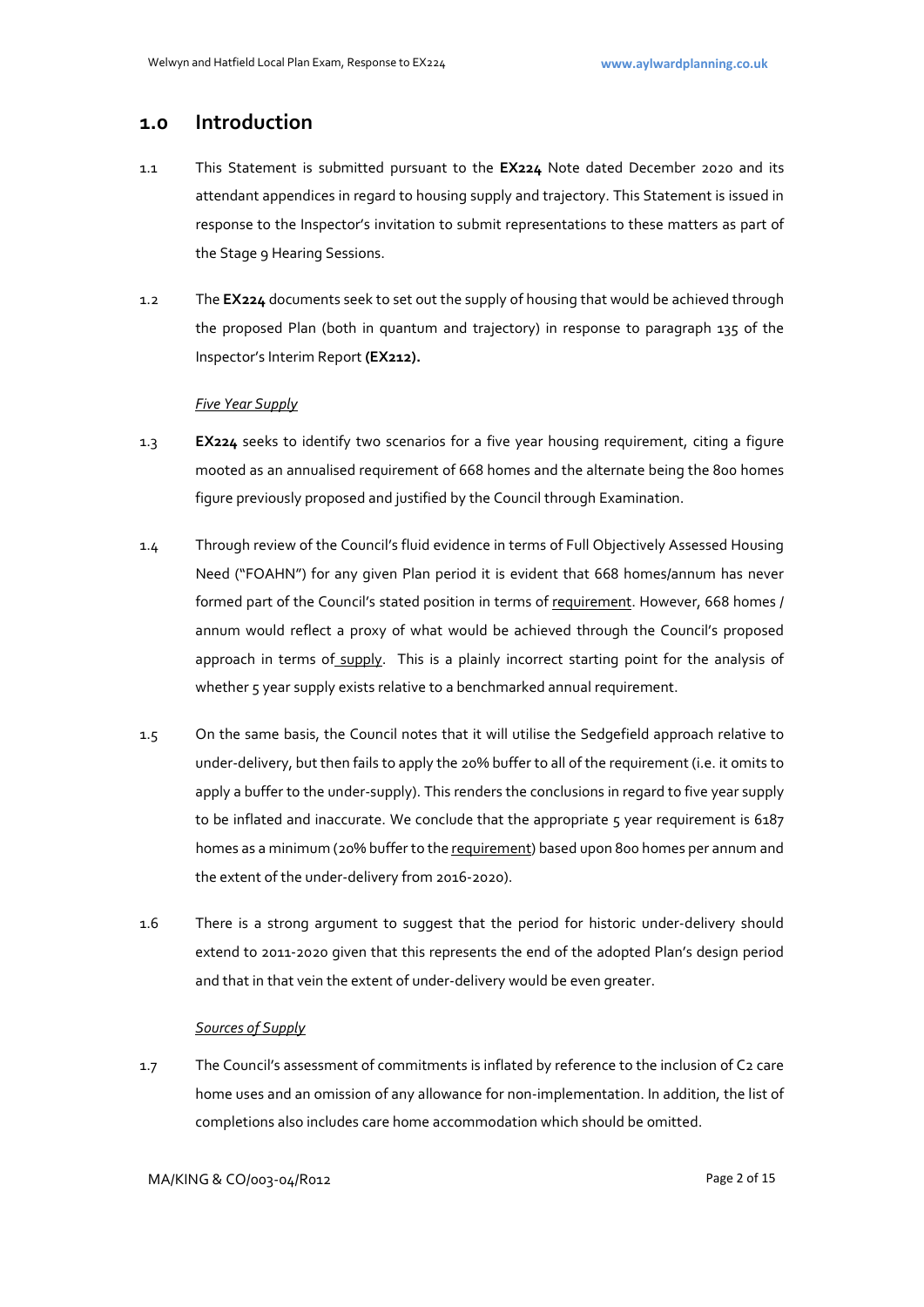- 1.8 We have also noted in our EX221 response that the Council assessment of windfall is inflated and this informs the assessment of residual housing requirement. The consequence of these individual matters is a substantive revision to the extent of unmet need over the Plan period.
- 1.9 We would also note that the stark undersupply relative to FOAHN places great doubt in terms of the likelihood of boosting housing delivery to fully meeting objectively assessed needs. The Inspector will no doubt encourage the Council to seek to allocate more sites, especially those that would deliver in years 1-5 of the Plan period.

#### *Stepped Trajectory*

- 1.10 The Council argues that a stepped trajectory is inevitable because of inadequate opportunity to secure suitable sites that can deliver early in the Plan period. We reject that assertion because several sites are now proposed for deletion and numerous other sites which could deliver quickly have not been selected. If the Council were to change their approach, there is a clear opportunity to deliver the full FOAHN and a stepped trajectory may not be required.
- 1.11 This Statement's key conclusions are as follows:
	- The net effect of the various methodological approaches by the Council would essentially serve to inflate supply by nearly 3400 homes.
	- 1500 of this total would be predicated upon the retention of Symondshyde which the Inspector has already clarified should be the "last resort" but nearly 1900 homes have been effectively added to supply without delivering any new homes at all.
	- In regard to supply assumptions, the Council is relying on 77 no. C2 units as completed dwellings which are actually care home use so should be omitted from completions;
	- In regard to supply assumptions, the Council is relying on 103 no. C2 units as dwellings which are actually care home use so should be omitted from commitments;
	- The extent of undersupply in years 2016-20 therefore increases by 77 homes;
	- The assertion that the five year supply should be based upon an arbitrary 668 homes per annum figure should be rejected. This is a self-serving figure that simply reflects what the Council would seek to deliver rather than meet objectively assessed needs;
	- The approach to calculating five year supply fails to apply the 20% buffer to historic under-supply and therefore fails to reflect the actual requirement;
	- The Council does not have an adequate five year supply;
	- The Council relies upon a considerable array of commitment schemes (large and small) and applies no allowance for non-implementation which is unrealistic;
	- The Council fails to provide a supply of houses that would comfortably meet FOAHN or otherwise apply a mathematical factor to allow for the non-implementation of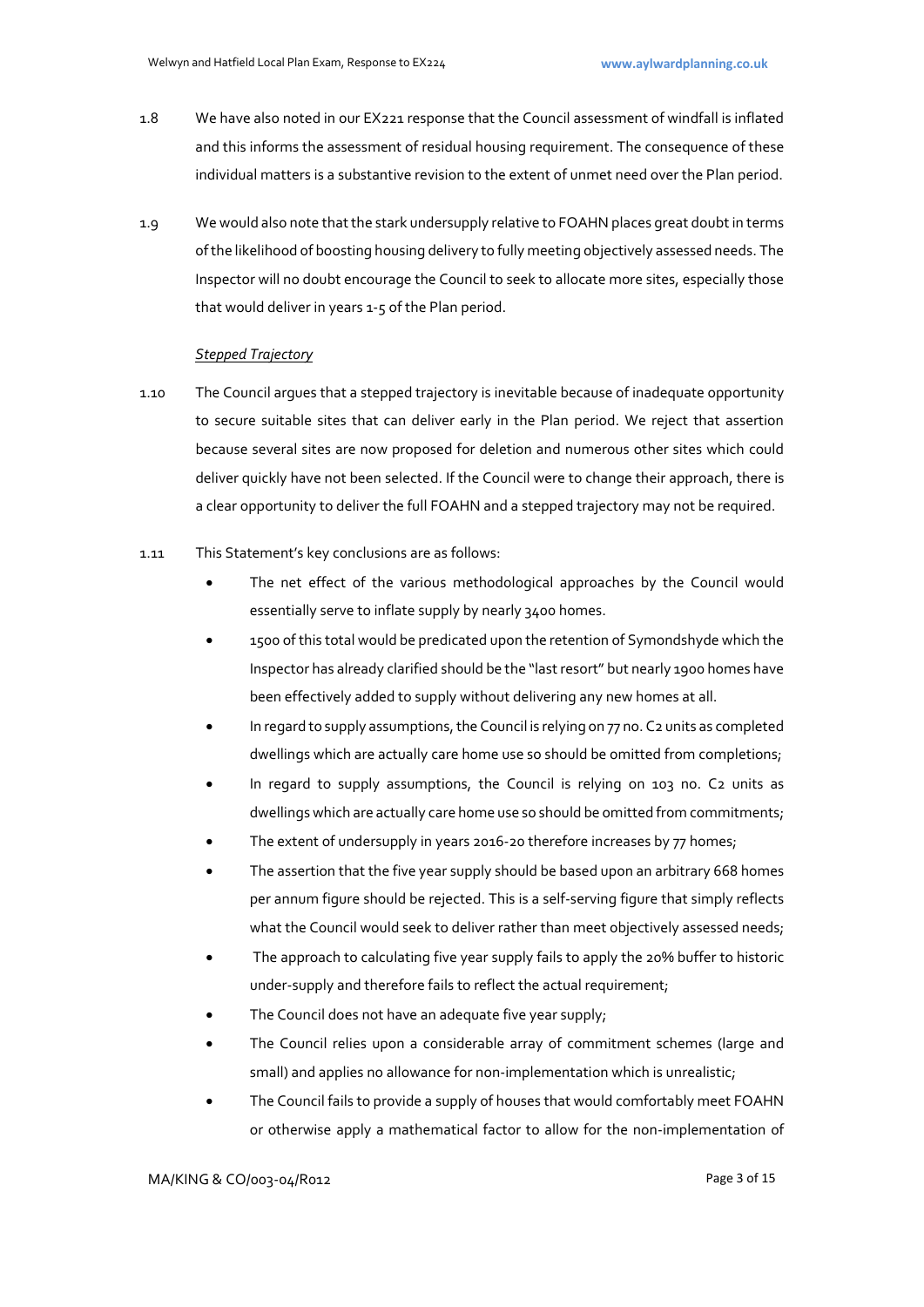new allocations;

- It is clear that the Council's proposed amendments to the Local Plan would have a deleterious impact upon the delivery of sites in years 1-5 of the Plan period; and
- The Council should identify more sites to meet housing requirements and prioritise those that can deliver in years 1-5 of the Plan period.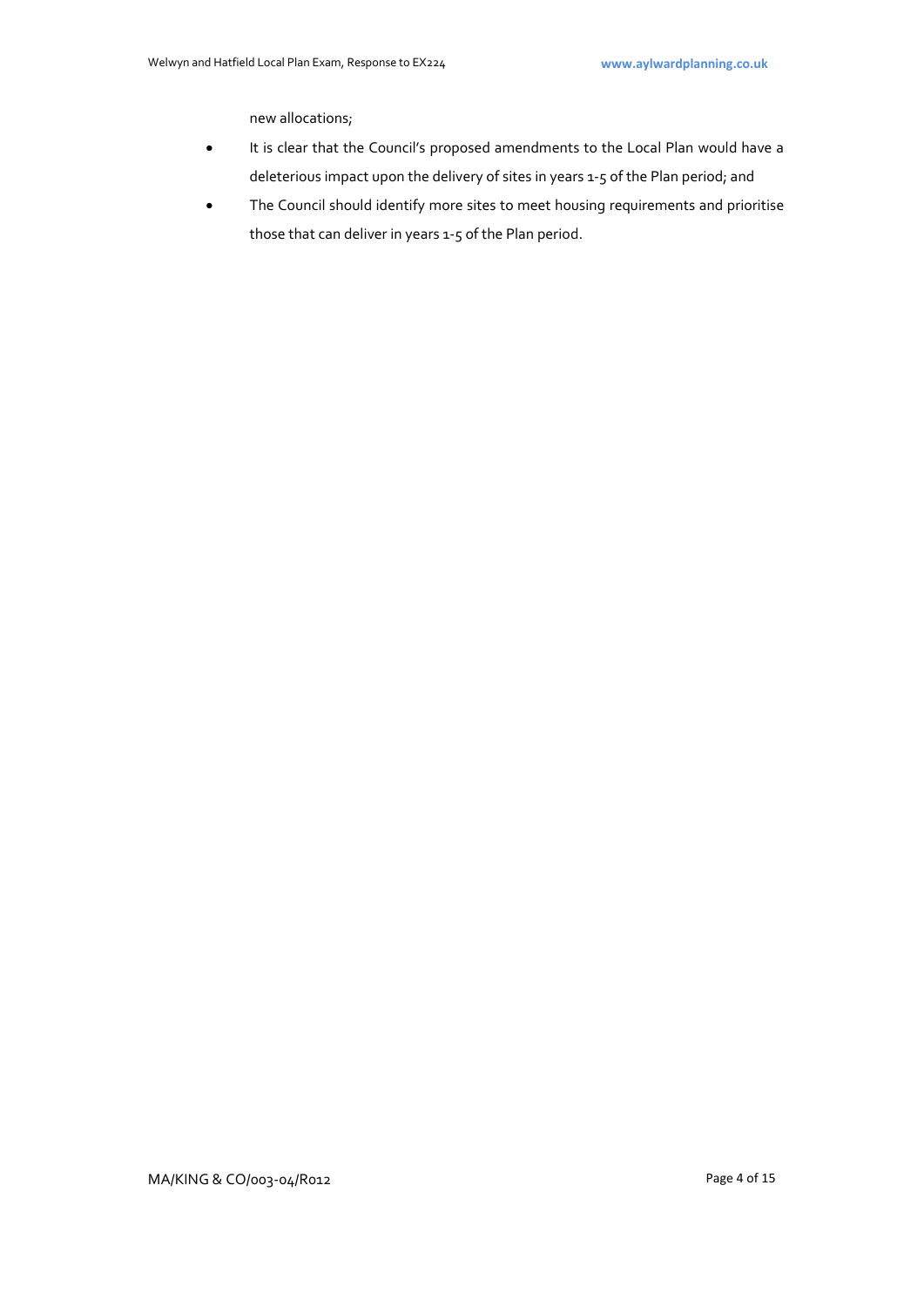### **2.0 Housing Requirements**

- 2.1 Our previous response to **EX217** set out our understanding of requirements over the Plan period. This is absent of consideration of the components of supply addressed in Section 3.
- 2.2 Put simply, the **EX224** figure of 668 houses per annum does not represent any consideration of an objectively assessed need. This is simply a projection of what could be achieved if all of the component elements of the Council's Trajectory document **EX224A** was robust. Given that these component parts are all supply-side, we suggest that the 668 figure is not relevant to any assessment of objectively assessed housing need.
- 2.3 The Council's published position to the Examination (up to August 2020) had been that the various components of housing requirement (once aggregated) would result in an annualised objectively assessed need of 800 homes per annum.
- 2.4 For the 2014-based numbers this resulted in the base number of 670 per annum being increased to 793 per annum (allowing for demographic factors and an initial 10% market signals adjustment) which was then rounded to 800 per annum. The net effect is therefore an upward adjustment of 19.4% from the base figure. This approach was proposed by the Council in connection with the original Plan period of 2013-2032 through **EX82**.
- 2.5 We have also set out in our response to **EX221** that the annualised FOAHN figure of 800 homes per annum remains the only figure which has been justified by the Council in Examination and accepted by the Inspector (in the context of a Plan period running from 2016-2036 and having regard to under-delivery from 2013-2016).
- 2.6 The Council's alternate figure of 690 homes per annum stems from the application of a variant methodology underpinned by the 2018-based household projections. The Council responded to the original query (**EX190**) in terms of whether the 2018-based projections did represent a material change in circumstance and the Council concluded that it did.
- 2.7 We would urge the Inspector to agree that the key premise for this consultation (**EX190**) is somewhat obsolete given that the 2018-based projections have been rejected by numerous authorities in a similar position and also MHCLG in the context of Housing Delivery Test work.
- 2.8 We conclude that the Council's assertion that the FOAHN has fallen to 690 homes per annum should be rejected as it relies upon 2018-based projections. The Council should instead revert to 2014-based projections and account for the chronic and persistent under-delivery that has occurred for a period now exceeding a decade.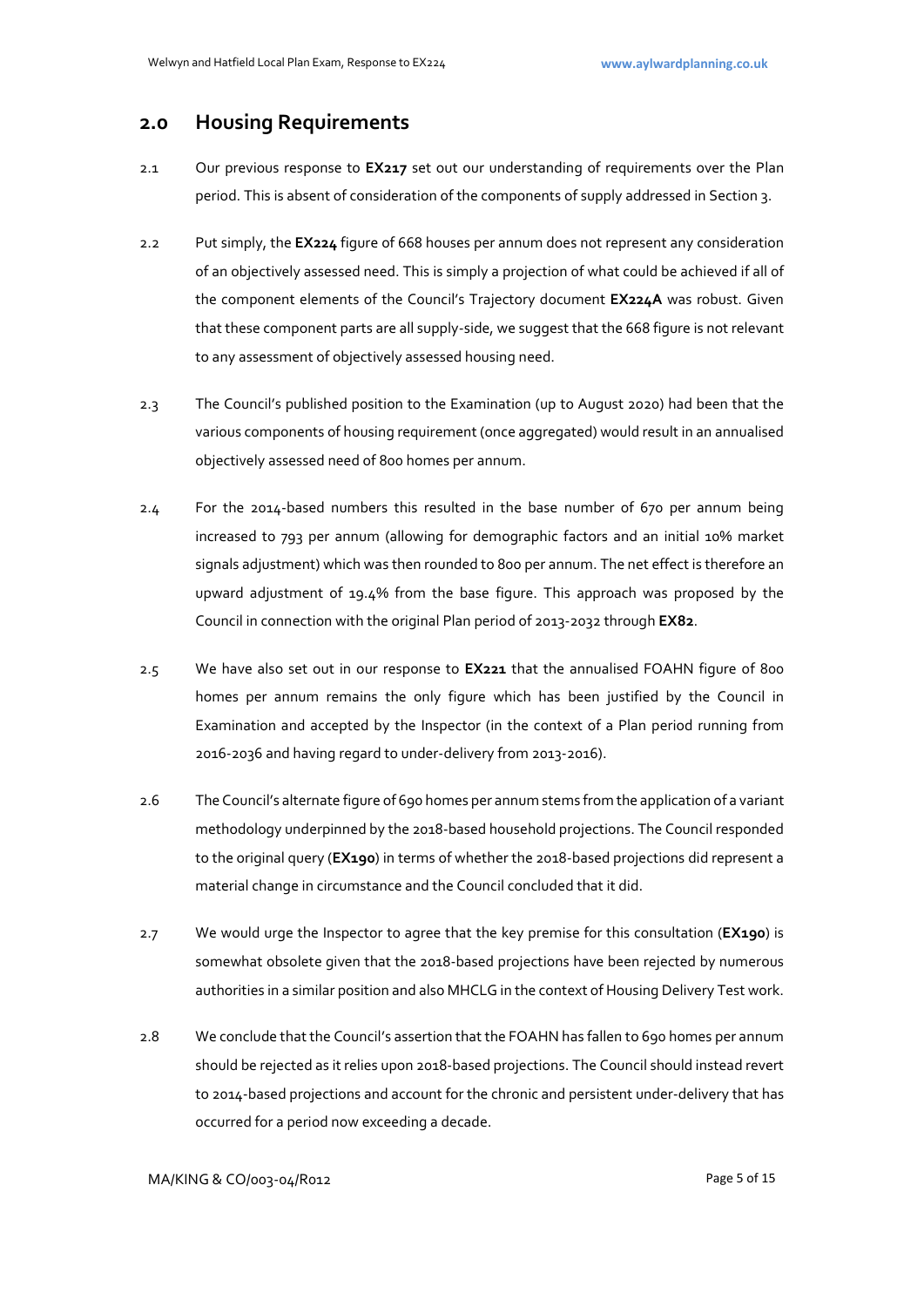- 2.9 We would also note for completeness that document **EX203A** provides a helpful framework in regard to the component elements of the established FOAHN. It does clarify that non-C3 accommodation can form part of the housing supply as they can be argued to free up family homes for general use. This is subject to demonstrating that the analysis of housing requirements has had regard to specific types of use (such as student uses or retirement homes) and concluded that they would not be subject of specific growth over the Plan period.
- 2.10 In the context of care home uses, EX203A clarifies that there is an anticipated growth in that sector over the Plan period (201 bed spaces) and that this is separate from and additional to the assessed need for dwellings.
- 2.11 As was established by the Exeter decision (*Exeter City Council v Secretary of State for Communities and Local Government & Ors* [2015] EWHC 1663 (Admin) (12 June 2015)), this means that it would be inappropriate to identify any approved care homes as part of the housing supply when they have not been assessed as part of the housing requirement.
- 2.12 Housing requirements need to project the annualised FOAHN across the Plan period, including consideration of historic under-delivery from the terminal design date of the adopted Plan. The degree of under-delivery will be ascertained from reference to completions data over the relevant period.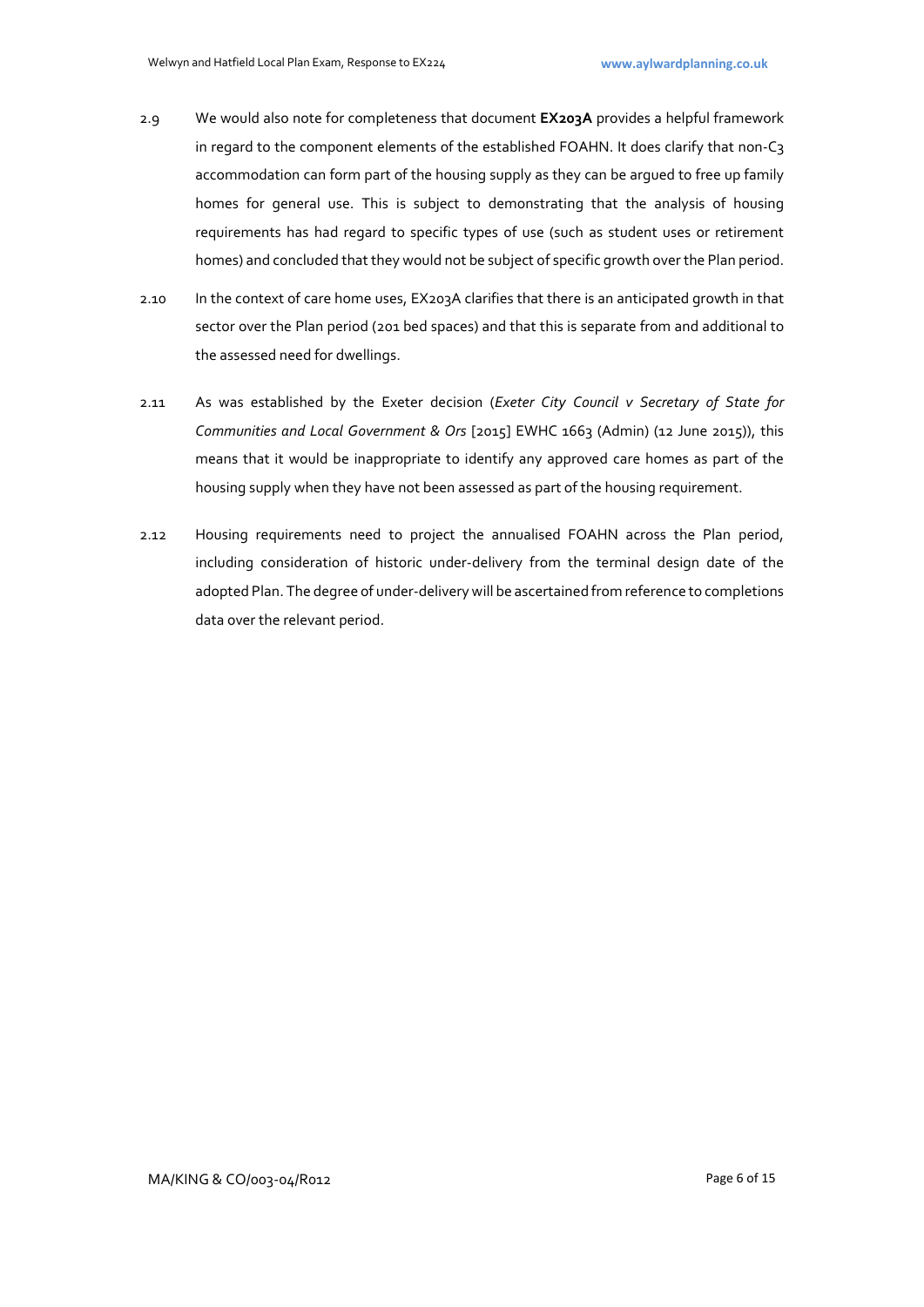# **3.0 Components of Supply**

- 3.1 At a very general level and in the context of Local Plans under Examination these should include:
	- Relevant completions to date (from the terminal date of the adopted Plan to the date prior to anticipated adoption;
	- Regard to any losses caused by clearances arising in the context of completions (even if these occurred in previous years);
	- Relevant commitments;
	- Have adequate regard to the prospect for non-implementation of commitment schemes;
	- Historic Delivery in the Omitted Years;
	- Realistic prospects for windfall;
	- Allocations within the Plan period; and
	- In the event that the supply of sites fails to meet and exceed the FOAHN (to provide confidence of realising that requirement in full) have consideration of applying a nonimplementation allowance to allocations.

*Relevant completions to date (from the terminal date of the adopted Plan to the date prior to anticipated adoption*

3.2 **EX224B** identifies completion numbers from 2016-2020 in the sum of 2121 dwellings. This includes the following component elements:

| <b>ELEMENT</b>                     | 2016/17  | 2017/18             | 2018/19  | 2019/20              | <b>TOTAL</b> |
|------------------------------------|----------|---------------------|----------|----------------------|--------------|
| Prior Approval Changes             | $\Omega$ | $\Omega$            | 54       | 70                   | 124          |
| C <sub>3</sub> Residential         | 275      | 195                 | 381      | 555                  | 1406         |
| C <sub>2</sub> General             | $\Omega$ | $\Omega$            | $\Omega$ | $\Omega$<br>$\Omega$ |              |
| C <sub>1</sub> General             | 324      | $\circ$<br>$\Omega$ |          | 0                    | 324          |
| Care Home                          | $\Omega$ | 77                  | $\Omega$ | $\Omega$             | 77           |
| <b>Small Sites</b>                 | 84       | 68                  | 58       | 61                   | 271          |
| <b>Demolitions</b>                 | $-12$    | $-25$               | $-31$    | $-13$                | $-81$        |
| <b>COUNCIL TOTAL</b>               | 671      | 315                 | 462      | 673                  | 2121         |
| <b>OUR TOTAL</b> (exc. care homes) | 671      | 238                 | 462      | 673                  | 2044         |

3.3 As we have set out in Section 2, it is our clear view that the care home completions should not have been counted as "completions" towards the housing supply for the Plan period as those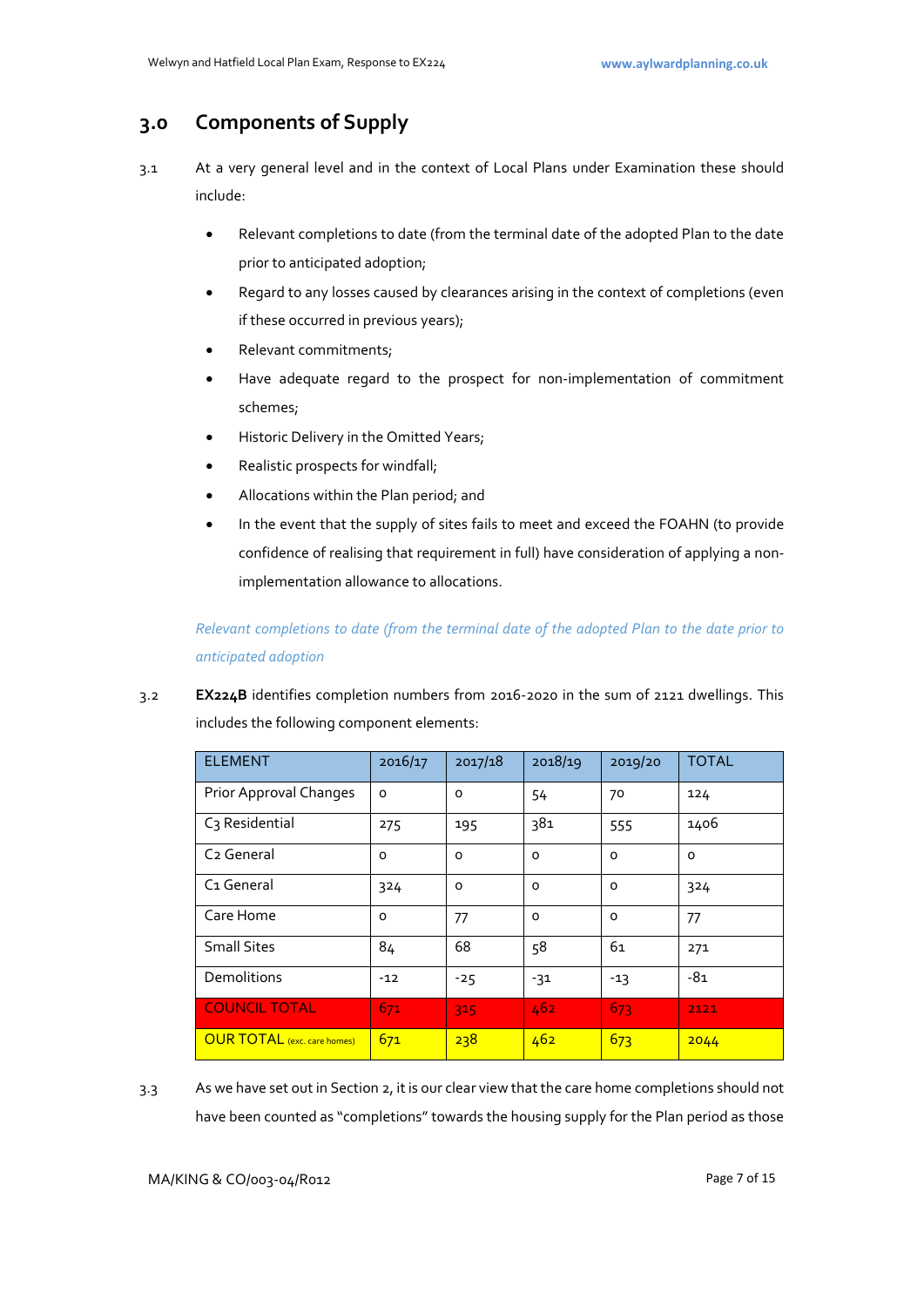elements do not form part of the supply.

3.4 Schemes N6/2014/2462/MA and 6/2015/2132/RM both completed during 2017/18 and were comprised of care home accommodation so should be omitted. By consequence of omitting these care home approvals then the completions number reduces to 2044 homes.

## *Regard to any losses caused by clearances arising in the context of completions (even if these occurred in previous years)*

3.5 We note that the list of completions includes reference to applications lodged during 2012. We would also request that the Council ensure that any deductions needed to account for demolitions prior to 2016 are incorporated.

#### *Relevant commitments*

3.6 Table 5 within EX224B identifies a number of commitment schemes which broadly follow the composition set out below:

| <b>ELEMENT</b>                     | <b>NO. OF SCHEMES</b> | UNITS STILL TO DELIVER |
|------------------------------------|-----------------------|------------------------|
| Prior Approval                     | 4                     | 60                     |
| Other Re-Use of Commercial Land    | 12                    | 382                    |
| C <sub>3</sub> Residential         | 26                    | 203                    |
| <b>Retirement Living</b>           | $\mathbf{1}$          | 24                     |
| Care Home                          | $\overline{2}$        | 103                    |
| Small Sites (less than 5 units)    | 122                   | 189                    |
| <b>Demolitions</b>                 | ?                     | ?                      |
| <b>COUNCIL TOTAL</b>               | 167                   | 961                    |
| <b>OUR TOTAL</b> (exc. care homes) | 165                   | 858                    |

3.7 In similar form to consideration of completions, it is our clear view that the care home completions should not count as "commitment" components of housing supply for the Plan period as those elements do not form part of the supply.

- Schemes 6/2018/3292/MAJ and 6/2017/0550/MAJ are both identified as commitments and given that they comprise of care home accommodation they should be omitted.
- By consequence of omitting these care home approvals then the commitments number reduces to 858 homes.

### *Have adequate regard to the prospect for non-implementation of commitment schemes*

3.8 We note through reference to the 2017 SHMA and earlier trajectory documents (such as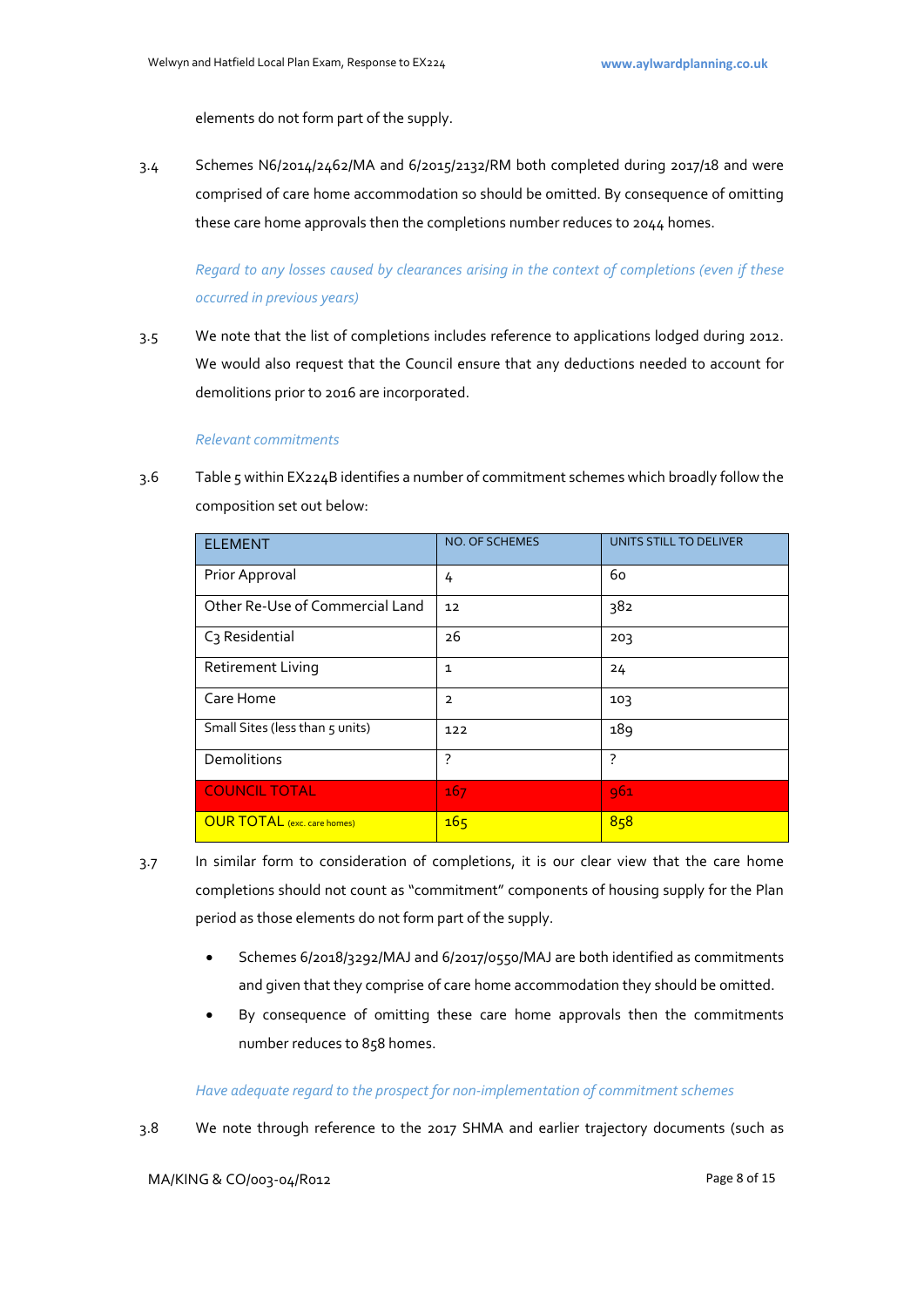**EX69**) that an allowance of 2.5% for non-implementation was included solely for commitment schemes. We note there is now zero allowance which appears entirely unrealistic. It also appears to be a methodological revision introduced without justification.

- 3.9 We would note for context that a non-implementation allowance of 2.5% is much lower than is typically adopted by other planning authorities, commonly in the range of 5% to 10%. We would also note our understanding that the North Hertfordshire Local Plan under Examination has adopted a figure of 15% because of the potential risk of delivery by consequence of COVID and any short to medium term impacts on market confidence and access to the credit market (for investors and housebuyers).
- 3.10 We feel that the Council should adopt at least a 2.5% non-implementation allowance which would reflect what has been historically adopted for WHBC and is of course lower than the allowances being utilised in neighbouring authorities.
- 3.11 Having regard for the deduction of the care home schemes which should be omitted from this supply analysis, this non-implementation allowance for commitments equates to 21 homes.

### *Historic Delivery in the Omitted Years*

- 3.12 Through our response to **EX217** we have had consideration of delivery going back to April 2011 which represents the terminal date for the design period for the adopted 2005 Plan. It has proved regrettable that there are numerous inconsistencies in the Council's data for completions in the period 2011-2016 but we understand that it should be 1497 dwellings as set out in the earlier **EX69** document.
- 3.13 We note that through **EX218** that Turley have considered under-delivery levels in the period between 2011-2016 and argued that under-delivery would be in the order of 1900 homes. This was predicated upon an inflation of prior delivery and a suppression of the housing requirement over that same period.
- 3.14 Turley have accepted that the FOAHN for the period 2013-2016 would be 800 homes per annum but have sought to argue that the FOAHN for the period 2011-2013 would be 625 homes per annum (referring back to the 2014 SHMA).
- 3.15 We set out in our **EX217** response that the initial upward adjustment in the 2014 SHMA (from the starting position) was far too low and inconsistent with the 21% adjustment that was advocated by the Council in regard to the 2016-based projections through document **EX103A**.
- 3.16 We would therefore suggest the application of the same 21% upward adjustment to the 580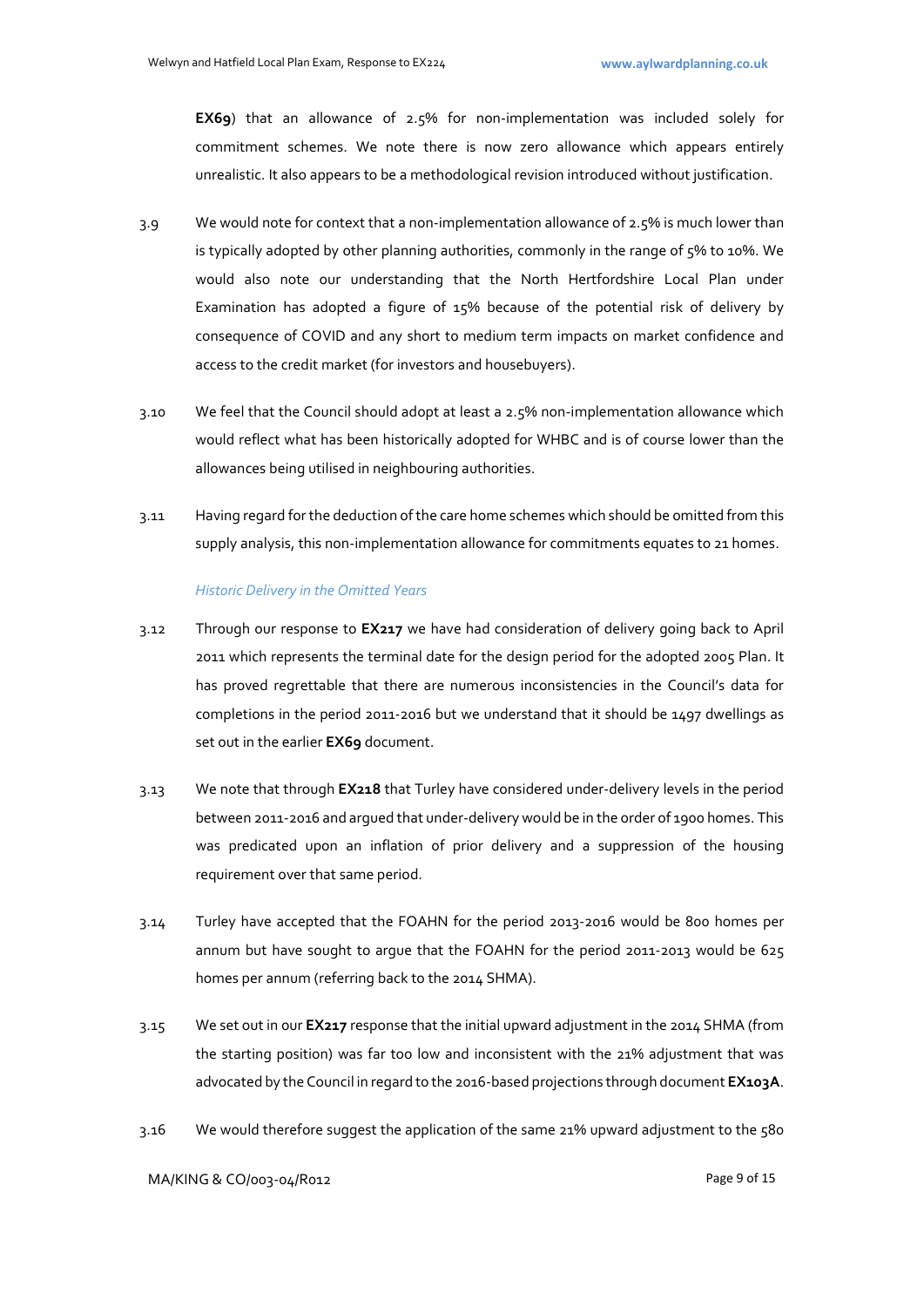base figure which would increase the requirement for years 2011/12 and 2012/13 to 702 dwellings per annum, rather than the 625 figures used by Turley. The table below demonstrates the extent of unmet need in the period 2011-2016 was more pronounced (aggregating to 2307 dwellings) as well as delivery levels following April 2016.

| <b>YEAR</b>                        | <b>COMPLETIONS</b> | <b>REQUIREMENTS (DPA)</b> | <b>SHORTFALL</b> |
|------------------------------------|--------------------|---------------------------|------------------|
| 2011-12                            | 293                | 702                       | 409              |
| 2012-13                            | 147                | 702                       | 555              |
| 2013-14                            | 295                | 800                       | 505              |
| 2014-15                            | 354                | 800                       | 446              |
| 2015-16                            | 408                | 800                       | 392              |
| TOTAL FOR APRIL 11-MARCH 16        | 1497               | 3804                      | 2307             |
| 2016-17                            | 671                | 800                       | 129              |
| 2017-18                            | 238                | 800                       | 562              |
| 2018-19                            | 462                | 800                       | 338              |
| 2019-20                            | 673                | 800                       | 126              |
| <b>TOTAL FOR APRIL 16-MARCH 20</b> | 2121               | 3200                      | 1156             |
| TOTAL FOR APRIL 11-MARCH 20        | 3618               | 7004                      | 3463             |

3.17 The completion figures have been adjusted to respond to the error including care home accommodation as part of the housing supply. The extent of historical under-supply is therefore 3463 homes from April 2011-March 2020. Given the requirement figure, this means that delivery levels are only slightly better than 50% of target.

### *Realistic prospects for windfall*

- 3.18 We set out in our **EX221** response that whilst we agree that there are several key components which inform an assessment of windfall much of this appeared to be inflated. We raised no issue with flat trajectory contributions from the following components:
	- Intensification of residential sites;
	- Prior approval and other conversions of agricultural buildings; and
	- Prior approvals and conversions / redevelopment of employment land for residential.
- 3.19 We raised strong concerns in regard to introducing inflated allowances for conversions of employment stock in the early part of the Plan period and then a global "other uses" category. These two elements appear to lack any evidential basis and would serve to more than double the windfall allowance at a stroke. We recommend that the windfall figure should be set at or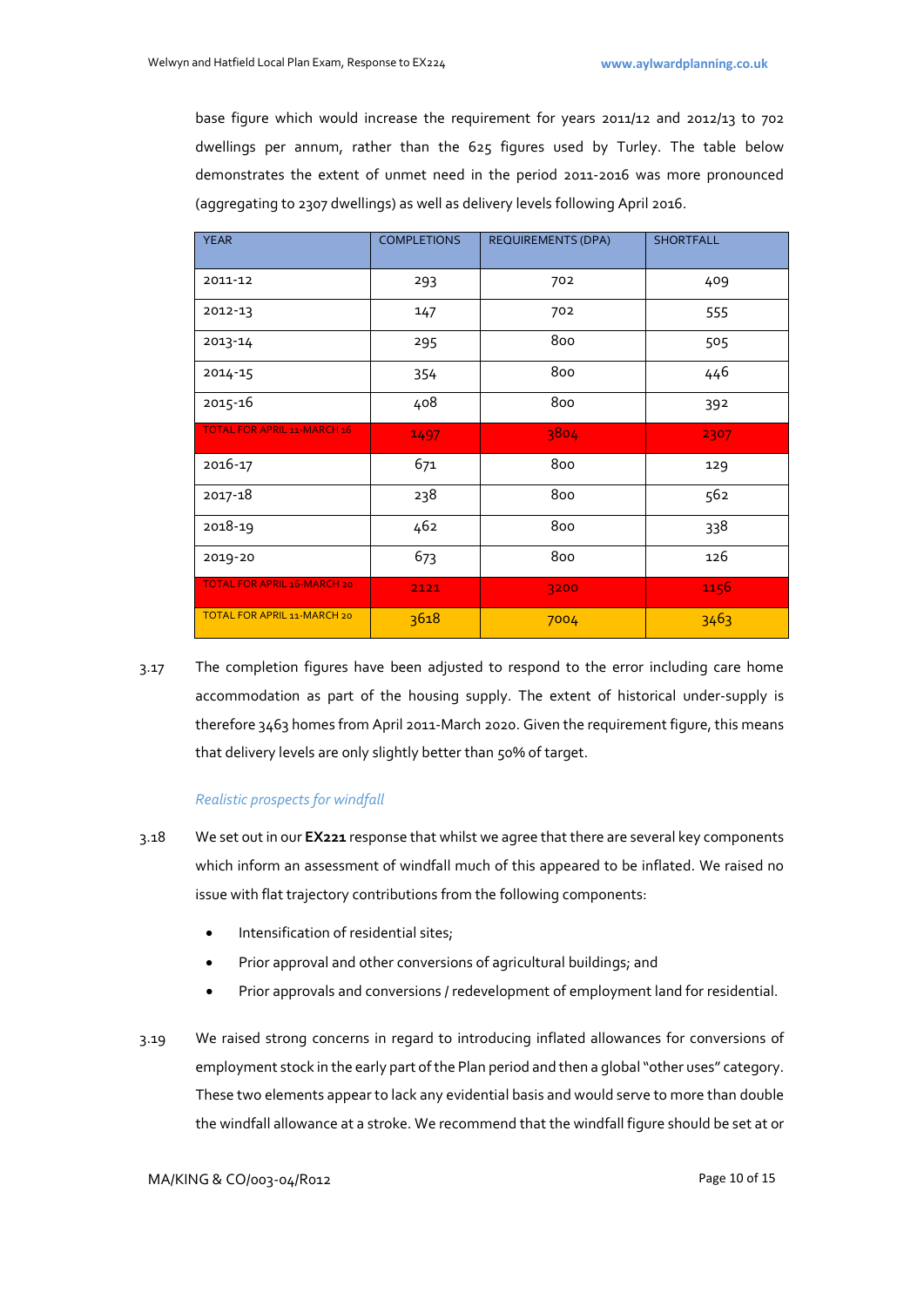around 663 dwellings. We are aware that one representor did argue that one year of supply should be removed (so therefore 558 dwellings windfall allowance) given the delayed nature of the Plan. We leave that matter to the Inspector but we would support that change.

### *Allocations within the Plan period- the Publication Plan*

3.20 This has become somewhat complicated because the Council has submitted a Local Plan for Examination and justified that through evidence, but now seeks to table revisions which comprise both omissions and additions to the supply of sites. The table below relies upon **EX193** and as such identifies supply for the submitted Local Plan before any decisions to omit or add sites.

| <b>COMPONENT</b>   | YEARS 1-5 | YEARS 6-10 | YEARS 11-16 | <b>TOTAL</b> |
|--------------------|-----------|------------|-------------|--------------|
| <b>PERMISSIONS</b> | 1005      | 17         | o           | 1022         |
| <b>SMALL SITES</b> | 16        | O          | 8           | 24           |
| <b>ALLOCATIONS</b> | 2406      | 4376       | 2129        | 8911         |
| <b>TOTALS</b>      | 3427      | 4393       | 2137        | 9957         |

*Alternative Approaches to Allocations- the EX224A Approach*

3.21 This summarises EX224A, but does not at this point allow for adjustments by reference to the corrections for including care homes etc in the supply analysis.

| <b>COMPONENT</b>   | YEARS 1-5 | <b>YEARS 6-10</b> | YEARS 11-16 | <b>TOTAL</b> |
|--------------------|-----------|-------------------|-------------|--------------|
| <b>PERMISSIONS</b> | 944       | 17                | O           | 961          |
| <b>SMALL SITES</b> |           | O                 | 8           | 15           |
| <b>ALLOCATIONS</b> | 3445      | 4383              | 1050        | 8878         |
| <b>TOTALS</b>      | 4396      | 4400              | 1058        | 9854         |

3.22 It is self-evident from the above that the proposed change in the allocations strategy from July 2020 to January 2021 has actually resulted in the reduction in the supply that could be generated from new site allocations.

*In the event that the supply of sites fails to meet and exceed the FOAHN (to provide confidence of realising that requirement in full) have consideration of applying a non-implementation allowance to allocations.*

3.23 Other than an approach which aligns to the Council's Option 4 in the 2020 Consultations, it does not appear remotely likely that the Council would feel able to present a Plan that would genuinely meet the full FOAHN for the entire Plan period, having regard for historic under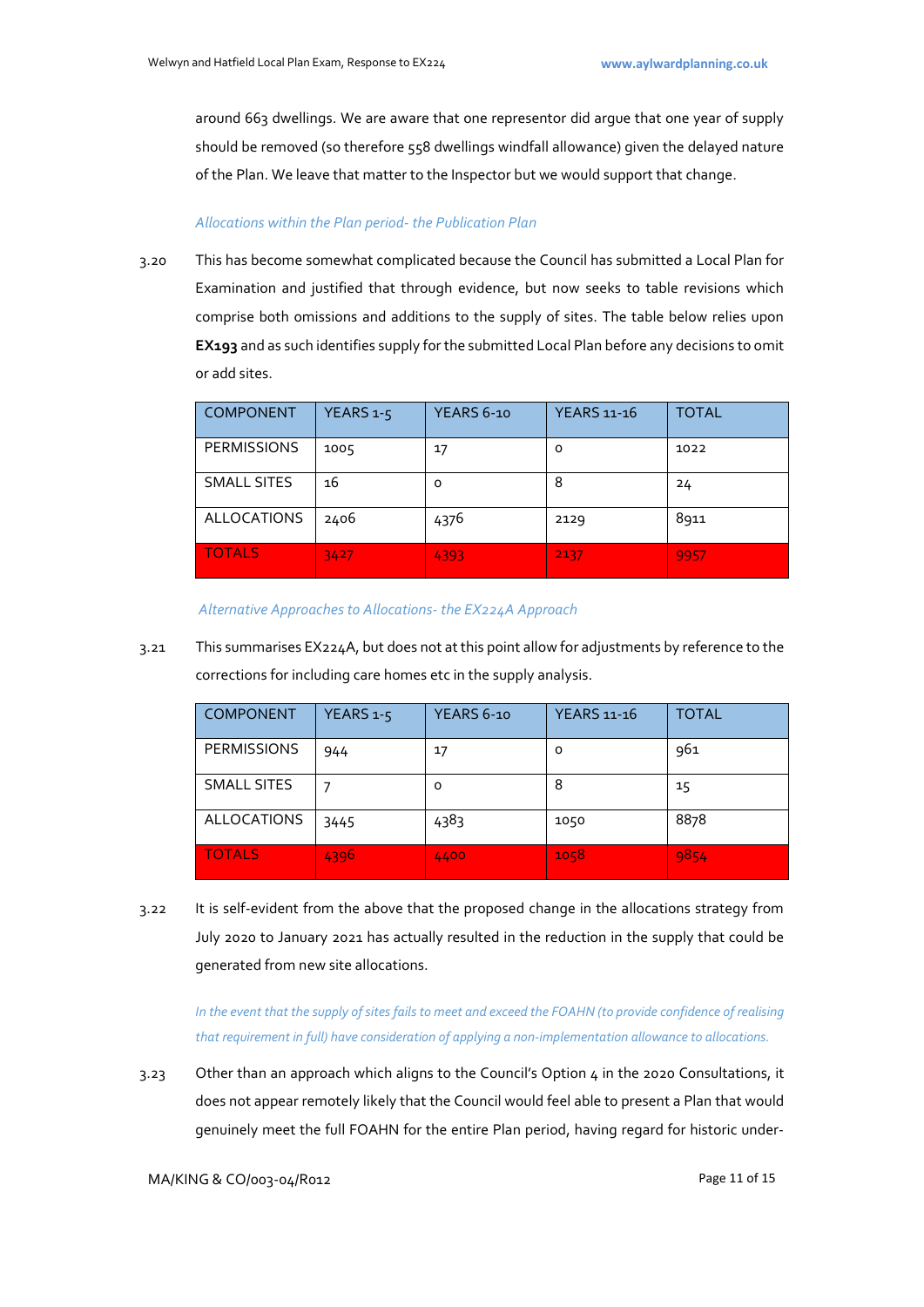delivery from 2011 onwards.

- 3.24 Other than ensuring that the Plan strategy builds in an appropriate buffer (through a significant market signals adjustment or simply allocating more land than is necessary to achieve FOAHN) then the likelihood is that the FOAHN will not be achieved because evidence shows that some planning consents will lapse and others will be lawfully implemented but will not be completed immediately.
- 3.25 We would note that other authorities have made a non-implementation allowance for site allocations on this basis so that a more pragmatic consideration of what would be a genuine requirement in order to meet FOAHN. As a proxy, we refer to the figure the Council have historically adopted for non-implementation in the context of commitments (2.5%) this would equate to an additional requirement for 400 homes.
- 3.26 We conclude that the Council's record in regard to housing delivery makes it abundantly clear that there should be strong upward adjustments applied to any base projections to respond to market signals that show chronic affordability ratios that have been long agreed to stem from undersupply. We feel that the application of the upward adjustments that arrive at the established 800 dwellings per annum represents a minimum although a case can be made to increase requirements further to add historic undersupply as another component of residual requirements over the Plan period.

#### *Safeguarded Land?*

- 3.27 The Council has sought to latterly introduce PB1 as an allocation site but it is recognised that this would require very considerable justification and urgent joint work with Hertsmere who are currently very busy progressing their own Local Plan.
- 3.28 The Inspector has made clear through recent correspondence that site PB1 should not be considered further and therefore it should not form any part of any supply analysis. PB1 will not therefore contribute to the Council's supply so these parts of the Council's evidence should be removed.
- 3.29 We also note that the Inspector has restated an earlier view from the Examination which effectively concluded that he did not intend to progress a Plan that would include designations of Safeguarded Land because it would on one hand pre-determine the next Plan but also mean that if the sites were suitable for release (and in the context of having an inadequate supply of new homes to meet FOAHN) it should really be allocated now.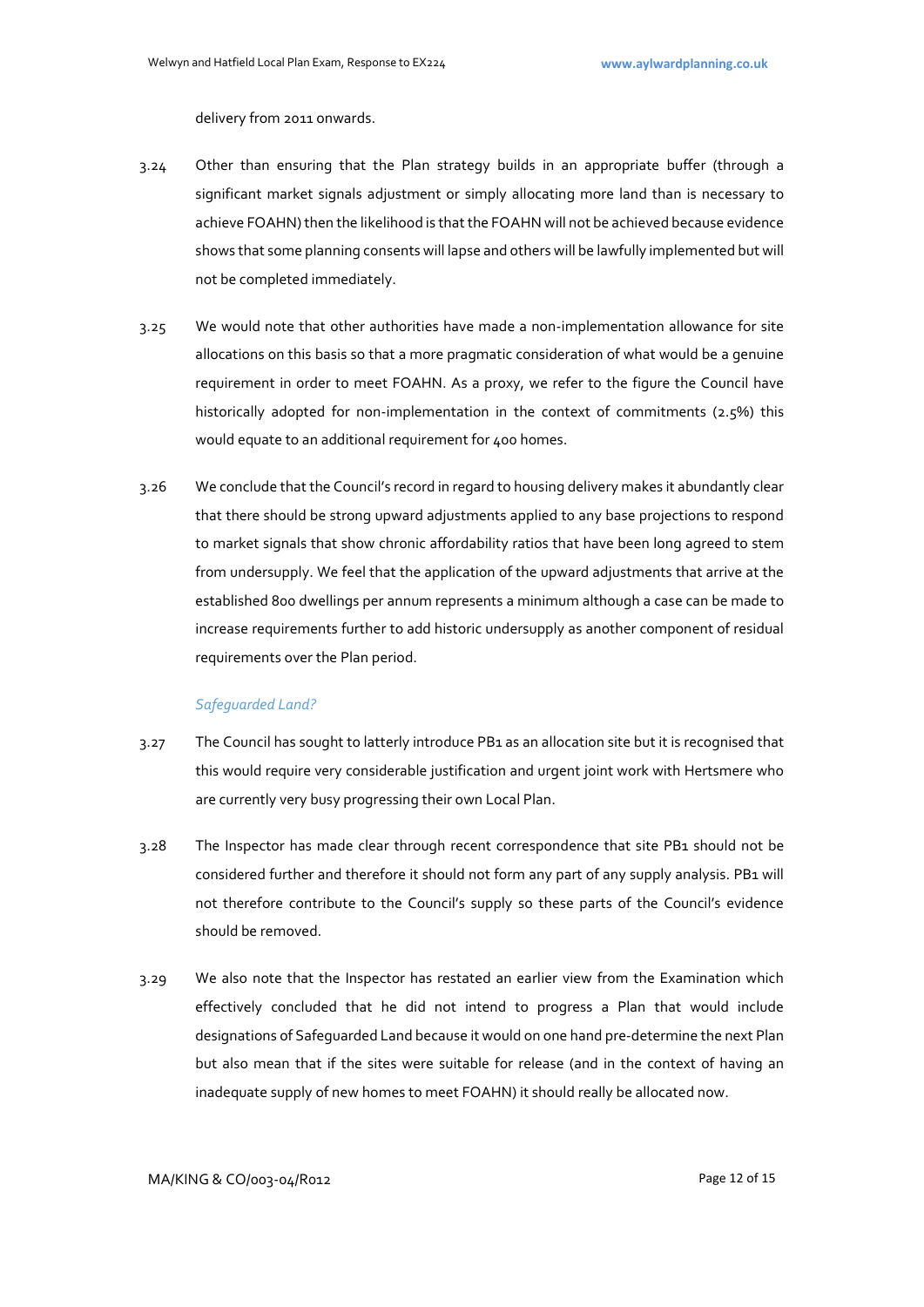### **4.0 Trajectory- EX224B**

- 4.1 The components which inform the Plan-led housing requirement (and any residual requirement) need to be considered individually and collectively. The projection of an annualised requirement for a Plan period will (at least in part) be informed by establishing the extent of unmet need in the past, particularly if there are chronic issues in respect of affordability as in this case.
- 4.2 We recall in the first instance the key comments from the Inspector at **EX178** in his Stage 6 Round Up Note in the context of the need to achieve FOAHN and to ensure that the basket of sites could meet a flat trajectory having regard to historic under-delivery. It stated:

*"Unless there are sound planning reasons for not doing so, in the first instance, the totality of all of the dwellings assumed to be built during the plan period, on sites put forward in the adopted plan, must be capable of meeting, as a minimum, the FOAHN for at least the plan period.* 

*In addition, and in accordance with national policy, a satisfactory housing delivery trajectory that clearly demonstrates that the sites proposed for development, when considered as a whole, will be capable of maintaining a five-year supply of housing land throughout the plan period, should be submitted. The requirement for the first five years should include the appropriate buffer. In achieving this, the Council will need to demonstrate that all of the sites included are developable and deliverable within the timescales suggested in the trajectory.* 

*The trajectory should be based on robust evidence and clearly capable of accommodating slippage in site development or delivery failure. In accordance with national policy, the trajectory should also demonstrate that the under-delivery in the plan years prior to adoption can be confidently made up in the first five years post adoption."*

- 4.3 The annualised need which is arrived at should be set so that it provides confidence that objectively assessed needs can be met in full, and also that any historic under-supply can be addressed in full as soon as possible once the Plan is adopted- the NPPF sets out that this should occur by the end of the fifth anniversary of the adoption of the Plan.
- 4.4 In the conclusion section of **EX224** the Council makes an initial argument that it can demonstrate a five year supply of housing, but that conclusion could only be arrived at by:
	- Using an arbitrary figure as a "requirement" which is actually a proxy based upon the Council's preferred supply assuming other methodological inputs;
	- Taking a non-standard approach to the Sedgefield method which effectively suppresses the housing requirement; and
	- Using supply-side inputs (windfall, non-implementation allowances and double counting care homes) that distort the figures.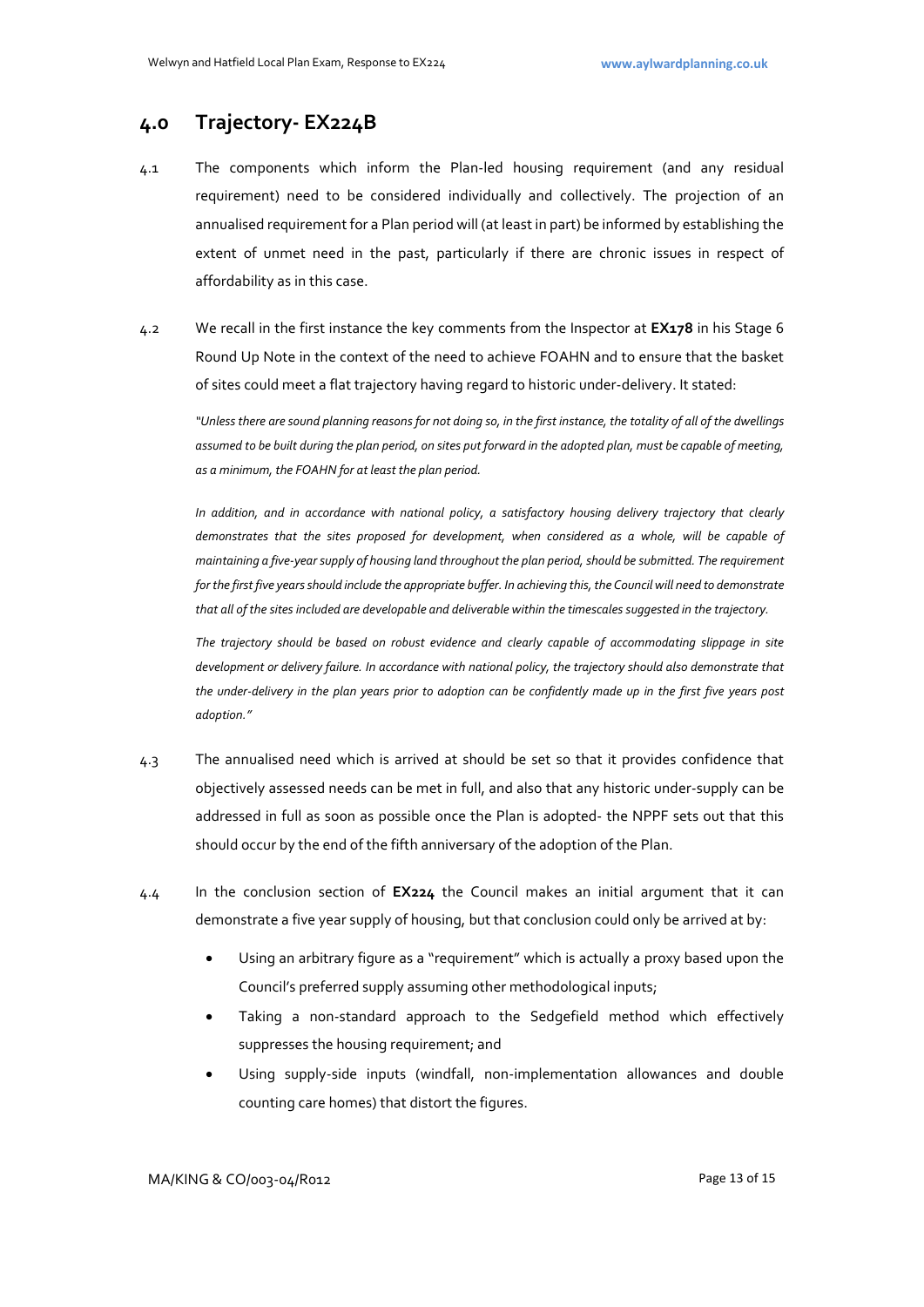- 4.5 We have set out in our response to **EX217** that (to achieve the minimum 15 year horizon postadoption and secure a seamless window to the prior Plan period) the Plan period should extend to March 2037, and should have regard to under-delivery back to April 2011. The Inspector's decision to accept 16,000 homes was predicated upon a Plan period from 2016- 2036 (800 homes per annum) with regard to delivery levels going back to April 2013. Crucially, this approach was underpinned by an expectation that the Plan would move forward positively and address undersupply which is the root cause of chronic affordability issues.
- 4.6 Through **EX224** the Council issues a conclusion which seeks a stepped trajectory before actually justifying why it is necessary to do so. It largely seems to argue that it will be difficult and is hopeful that the Inspector will agree the matter by return without challenging them, key to which will be to establish whether all reasonable alternatives have been explored and has a more pragmatic methodology (such as that being encouraged through EX223) which may be capable of overcoming deemed harms to Green Belt and heritage assets for example.
- 4.7 The table below seeks to demonstrate the comparative inputs adopted by the Council (and ourselves) in the context of a flat development trajectory and the accepted 800 DPA yield. It is clear from this analysis that the Council's presentation is incorrect because they add in supply from PB1 and adopt other methodologies which individually and collectively would suppress the residual requirement.

|                                                    | <b>COUNCIL</b>                    |                |                          | <b>ATP</b>                  |              |                                   |               |                   |                             |                |
|----------------------------------------------------|-----------------------------------|----------------|--------------------------|-----------------------------|--------------|-----------------------------------|---------------|-------------------|-----------------------------|----------------|
| <b>ELEMENT</b>                                     | <b>PRIOR</b><br>TO Y <sub>1</sub> | $Y_1$ -<br>Υ5  | $Y6-$<br>Y <sub>10</sub> | $Y_{11}$<br>Y <sub>16</sub> | <b>TOTAL</b> | <b>PRIOR</b><br>TO Y <sub>1</sub> | $Y_1$ -<br>Y5 | $Y_6$<br>$Y_{10}$ | $Y_{11}$<br>Y <sub>16</sub> | <b>TOTAL</b>   |
| COMPLETIONS 2016-                                  |                                   |                |                          |                             |              |                                   |               |                   |                             |                |
| 2020                                               | 2121                              | $\circ$        | $\circ$                  | $\circ$                     | 2121         | 2044                              | о             | $\circ$           | $\circ$                     | 2044           |
| <b>WINDFALL</b>                                    | $\circ$                           | 264            | 304                      | 834                         | 1402         | $\circ$                           | 102           | 255               | 306                         | 663            |
| <b>COMMITMENTS</b>                                 | $\circ$                           | 944            | 17                       | $\circ$                     | 961          | $\circ$                           | 841           | 17                | $\circ$                     | 858            |
| <b>SMALL SITES</b>                                 | $\circ$                           | $\overline{7}$ | O                        | 8                           | 15           | $\circ$                           | 7             | $\circ$           | 8                           | 15             |
| <b>NON-IMP ALLOWANCE</b><br><b>FOR COMMITMENTS</b> | $\circ$                           | $\circ$        | $\circ$                  | 0                           | $\circ$      | $\circ$                           | 21            | $\circ$           | $\circ$                     | 21             |
| <b>RETAINED AND NEW</b><br><b>ALLOCATIONS</b>      | $\circ$                           | 3445           | 4383                     | 1050                        | 8878         | $\circ$                           | 3445          | 4383              | 1050                        | 8878           |
| PB <sub>1</sub>                                    | $\circ$                           | $\circ$        | $\circ$                  | 700                         | 700          | $\circ$                           | $\circ$       | $\mathsf{o}\,$    | $\circ$                     | $\mathsf{o}\,$ |
| <b>SYMONDSHYDE</b>                                 | 0                                 | $\circ$        | 600                      | 900                         | 1500         | 0                                 | o             | $\circ$           | $\circ$                     | $\mathsf{o}\,$ |
| <b>BRING BACK OTHER</b><br><b>OMITTED SITES</b>    | $\circ$                           | 340            | 472                      | $\circ$                     | 812          | $\circ$                           | 340           | 472               | $\circ$                     | 812            |
| <b>POTENTIAL NON-IMP</b><br><b>ALLOWANCE ON</b>    |                                   |                |                          |                             |              |                                   |               |                   |                             |                |
| <b>ALLOCATIONS</b>                                 | $\circ$                           | $\circ$        | $\circ$                  | $\circ$                     | $\circ$      | $\circ$                           | 95            | 121               | 26                          | 242            |
| <b>SUPPLY TOTAL</b>                                | 2121                              | 5000           | 5776                     | 3492                        | 16389        | 2044                              | 4619          | 5005              | 1338                        | 13006          |
|                                                    |                                   |                |                          |                             |              |                                   |               |                   |                             |                |
| REQUIREMENT 2016                                   | 3200                              | 4000           | 4000                     | 4800                        | 16000        | 3200                              | 4000          | 4000              | 4800                        |                |
| NET BALANCE 2016                                   | $-1079$                           | $-79$          | 1697                     | 389                         |              | $-1156$                           | $-537$        | 469               | $-2994$                     |                |